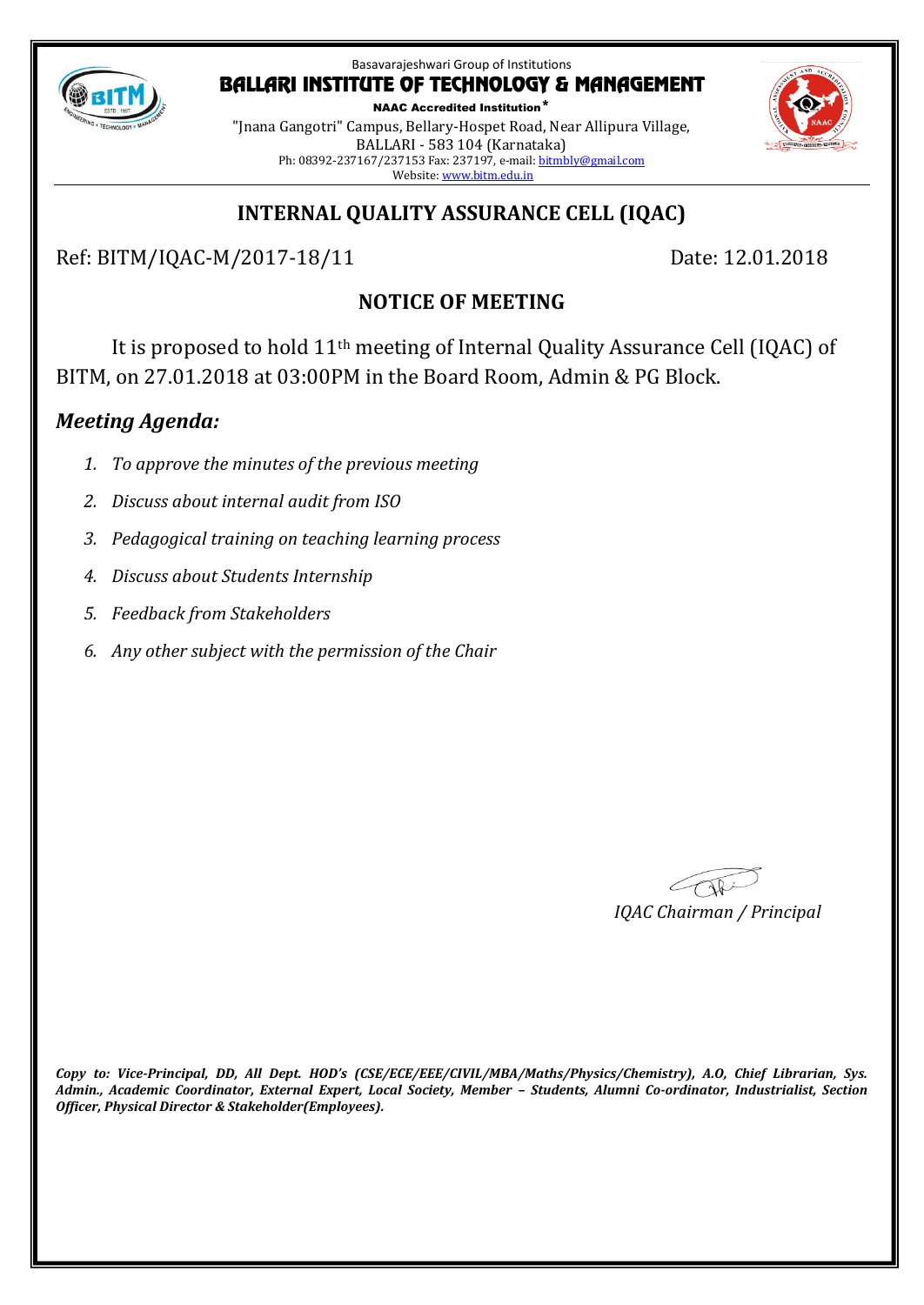

NAAC Accredited Institution\* "Jnana Gangotri" Campus, Bellary-Hospet Road, Near Allipura Village, BALLARI - 583 104 (Karnataka) Ph: 08392-237167/237153 Fax: 237197, e-mail[: bitmbly@gmail.com](mailto:bitmbly@gmail.com) Website[: www.bitm.edu.in](http://www.bec-bellary.com/)



## **Proceedings of the 11th Internal Quality Assurance Cell(IQAC) committee meeting held on 27.01.2018 at 03:00PM in the Board Room, Admin & PG Block, @ BITM – Ballari**

### **Members Present:**

| S.No                    | <b>Name</b>                                            | <b>Designation</b>      |
|-------------------------|--------------------------------------------------------|-------------------------|
| 1                       | Dr. V. C. Patil - Principal                            | Chairman                |
| $\overline{2}$          | Prof. Prithviraj. Y. J - Deputy Director               | <b>Managing Trustee</b> |
| $\overline{3}$          | Dr. U. Eranna - HOD-ECE                                | Member                  |
| $\overline{4}$          | Dr. B. S. Khened - HOD-EEE                             | Member                  |
| 5                       | Dr. Yadavalli Basavaraj - HOD-ME                       | Member                  |
| 6                       | Dr. K. S. R. Sridhar - Vice-Principal, HOD-Mathematics | Member                  |
| $\overline{7}$          | Dr. T. Machappa - HOD-Physics                          | Member                  |
| 8                       | Dr. Suresh - HOD-Chemistry                             | Member                  |
| 9                       | Dr. G. P. Dinesh - DEAN - MBA                          | Member                  |
| 10                      | Mr. Jaffar Basha - Chief Librarian                     | Member                  |
| 11                      | Mr. Anand Krishna Murthy - System Admin.               | Member                  |
| 12                      | Prof. Phani Ram Prasad - Academic Co-ordinator         | Member                  |
| 13                      | Dr. S. Jayanna - External Expert                       | Member                  |
| 14                      | Mr. Nagesh - Industrialist                             | Member                  |
| 15                      | Mr. L. Raghunath - Section Officer                     | Member                  |
| 16                      | Mr. Ashok Bhupal - Physical Director                   | Member                  |
| 17                      | Mr. Mallikarjuna A - Co-ordinator                      | Alumni                  |
| 18                      | Mr. Tanveer Ahmed - Student                            | Member                  |
| 19                      | Dr. N. Gururaj - Coordinator                           | <b>Member Secretary</b> |
| <b>Leave of Absence</b> |                                                        |                         |
|                         | Dr. R. N. Kulkarni - HOD-CSE                           | Member                  |
| $\overline{2}$          | Dr. H. Mahabaleswara - HOD-Civil                       | Member                  |
| $\overline{3}$          | Prof. K. H. Harikumar - Member                         | <b>Local Society</b>    |
| $\overline{4}$          | Mr. P. Amareshayya - Administrative Officer            | Member                  |
| $\overline{5}$          | Ms. Harika - Student                                   | Member                  |
| $\overline{6}$          | Mr. Badrinath Deshpande - Stakeholder                  | Member                  |

Following discussion were made in the meeting:

# *1. To approve the minutes of the previous meeting*

Members unanimously approved minutes of the previous meetings.

#### *2. Discuss about internal audit from ISO*

Dr. Machappa, ISO coordinator informed the committee that the internal audit of ISO was conducted in the month of November2017 by the internal auditors. The process is in order in all the departments. He told next internal audit has planned in the month of March2018.

The committee members expressed that the regular audits will help to improve further.

# *3. Pedagogical training on teaching learning process*

Prof. Prithviraj Y. J. has informed the members, National institute for technical teachers training and research – Chennai has conducted one week FDP program on Design & Delivery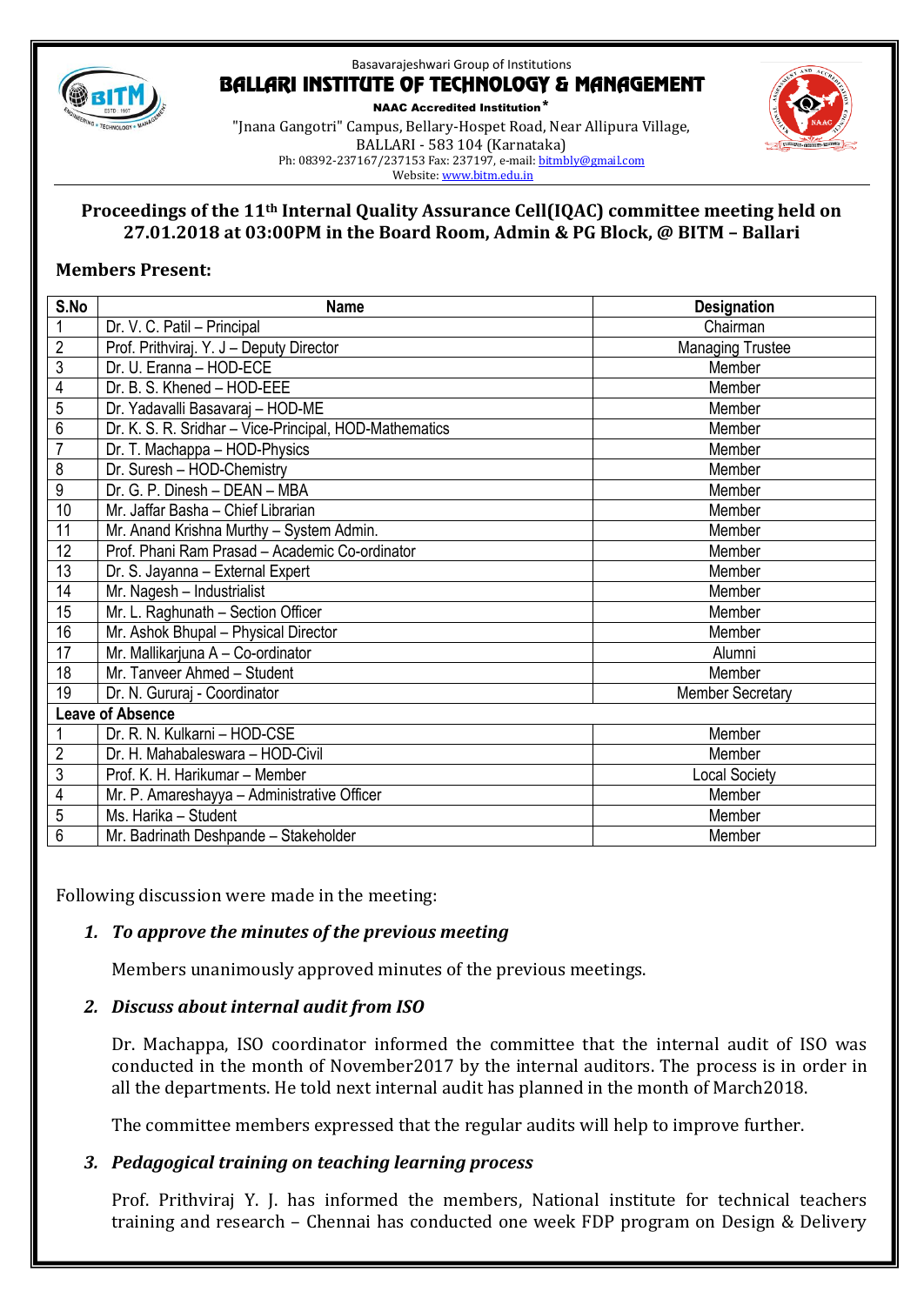

NAAC Accredited Institution\* "Jnana Gangotri" Campus, Bellary-Hospet Road, Near Allipura Village, BALLARI - 583 104 (Karnataka) Ph: 08392-237167/237153 Fax: 237197, e-mail[: bitmbly@gmail.com](mailto:bitmbly@gmail.com) Website[: www.bitm.edu.in](http://www.bec-bellary.com/)



from 17th Dec-2017 to 22nd Dec-2017. Faculty's teaching process was video graphed by the resource persons and their strength and weaknesses were discussed individually.

# *4. Discuss about Students Internship*

It was discussed to plan for internship program for students as per the university curriculum. The HOD's informed that it was already planned for the students.

# *5. Feedback from Stakeholders*

Chairperson asked the HOD's to collect feedback from students, parents, alumni and employers and results of analysis of feedbacks will be discussed in the next meeting. HOD's informed that the feedbacks will be taken in the meetings with parents, alumni and employers.

# *6. Any other subject with the permission of the Chair*

-NIL-

Meeting ended with vote of thanks to the Chair.

*Member Secretary IQAC Chairman Dr. N. Gururaj / Prof. Mathematics Dr. V. C. Patil / Principal*